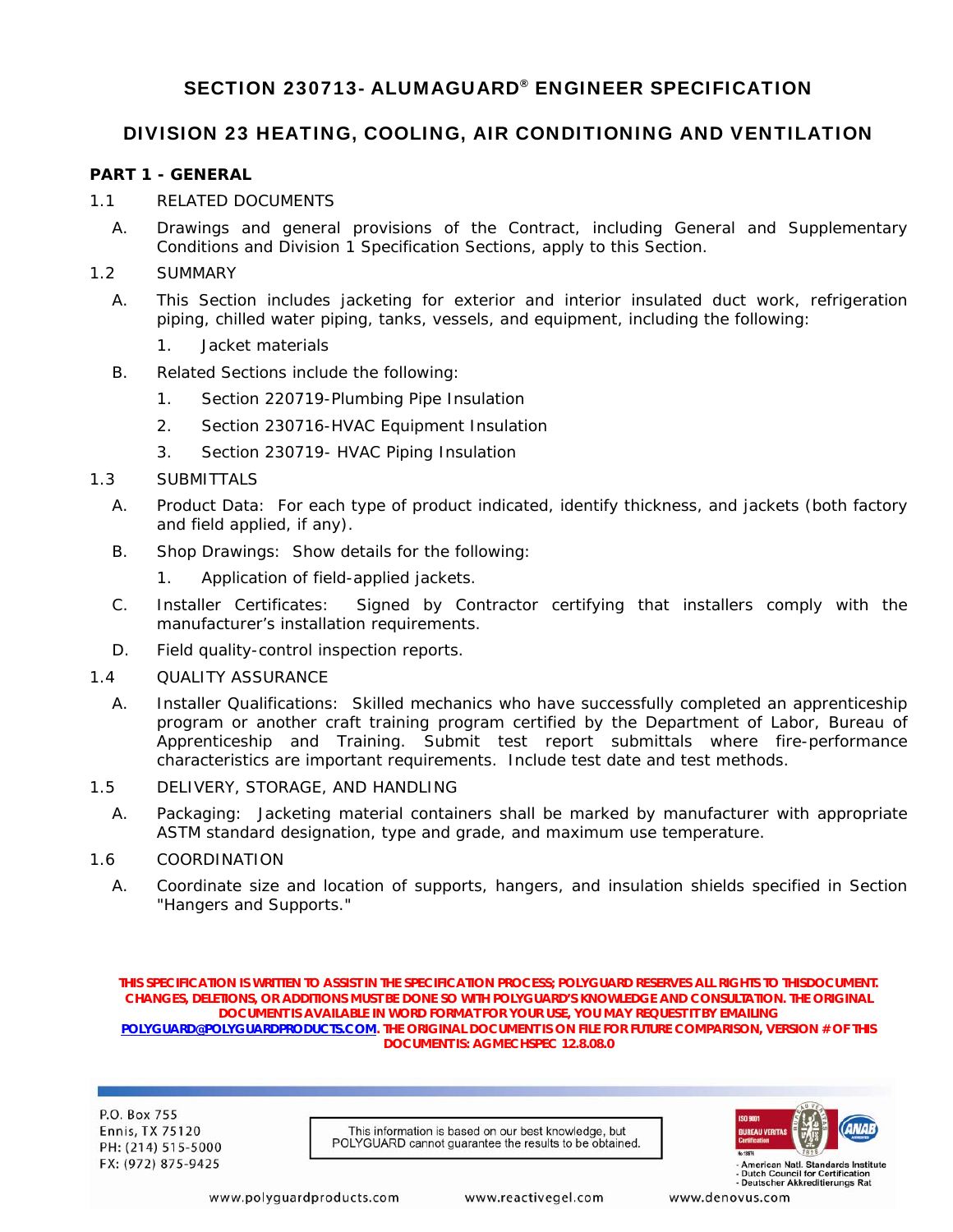- B. Coordinate clearance requirements with piping Installer for piping insulation application duct Installer for duct insulation application, and equipment Installer for equipment insulation application. Before preparing piping and ductwork Shop Drawings, establish and maintain clearance requirements for installation of insulation and field-applied jackets and finishes and for space required for maintenance.
- 1.7 SCHEDULING
	- A. Schedule jacketing application after pressure testing systems and, where required, after installing and testing heat tracing. Jacketing application may begin on segments that have satisfactory test results.
- 1.8 WARRANTY
	- A. The contractor shall provide the owner with the manufacturer's written and signed ten-year warranty. The warranty must be signed by a duly authorized officer of the manufacturer (Polyguard Products, Incorporated). The contractor must also include a separate project information form, completed by the contractor, to authenticate the warranty.
	- B. General Warranty: Special warranty specified in this Article shall not deprive Owner of other rights Owner may have under other provisions of the Contract Documents and shall be in addition to, and run concurrent with, other warranties made by Contractor under requirements of the Contract Documents.
	- C. Manufacturer's Warranty Period: Ten years from date of Substantial Completion.

## **PART 2 - PRODUCTS**

## 2.1 MANUFACTURERS

- A. Manufacturers: Subject to compliance with requirements, provide products by one of the following:
	- 1. Polyguard Products, Inc., Ennis, TX; Alumaguard®, or Alumaguard® All Weather and/or Alumaguard®Lite.

## 2.2 PRODUCTS

- A. Alumaguard, Alumaguard All Weather and Alumaguard Lite are laminated jacketing systems. These waterproofing/vapor barrier membranes are composed of either a rubberized bitumen compound; heat applied to a multi-ply embossed UV-resistant aluminum foil/polymer laminate, or polyester/foil multiple layer laminate with acrylic adhesive, or a combination of both. The specific description of these membranes is given below.
	- 1. Alumaguard is a composite membrane consisting of a multi-ply embossed UV-resistant aluminum foil/polymer laminate to which is applied a layer of rubberized asphalt specially formulated for use on insulated duct and piping applications. Also available with a white Alumaguard® Cool Wrap coating. See physical properties in Table 1.
	- 2. Alumaguard Lite is a multi-ply (5 layers) aluminum foil/polymer composite film coated with an aggressive, low temperature acrylic pressure sensitive adhesive. Product is available in smooth and stucco-embossed aluminum or white Alumaguard Cool Wrap and can be installed as a complete system or in combination with Alumaguard as the material used on the bottom of the duct to eliminate the need for pinning. See Tables 2 for physical properties.
	- 3. Alumaguard All Weather is a hybrid product combining the multi-ply embossed UVresistant aluminum foil/polymer laminate and rubberized asphalt used in the Alumaguard product with a special metalized film coated with the same aggressive low-temperature acrylic adhesive used in Alumaguard Lite. Also available with a white Alumaguard Cool Wrap coating. See Table 3 for physical properties.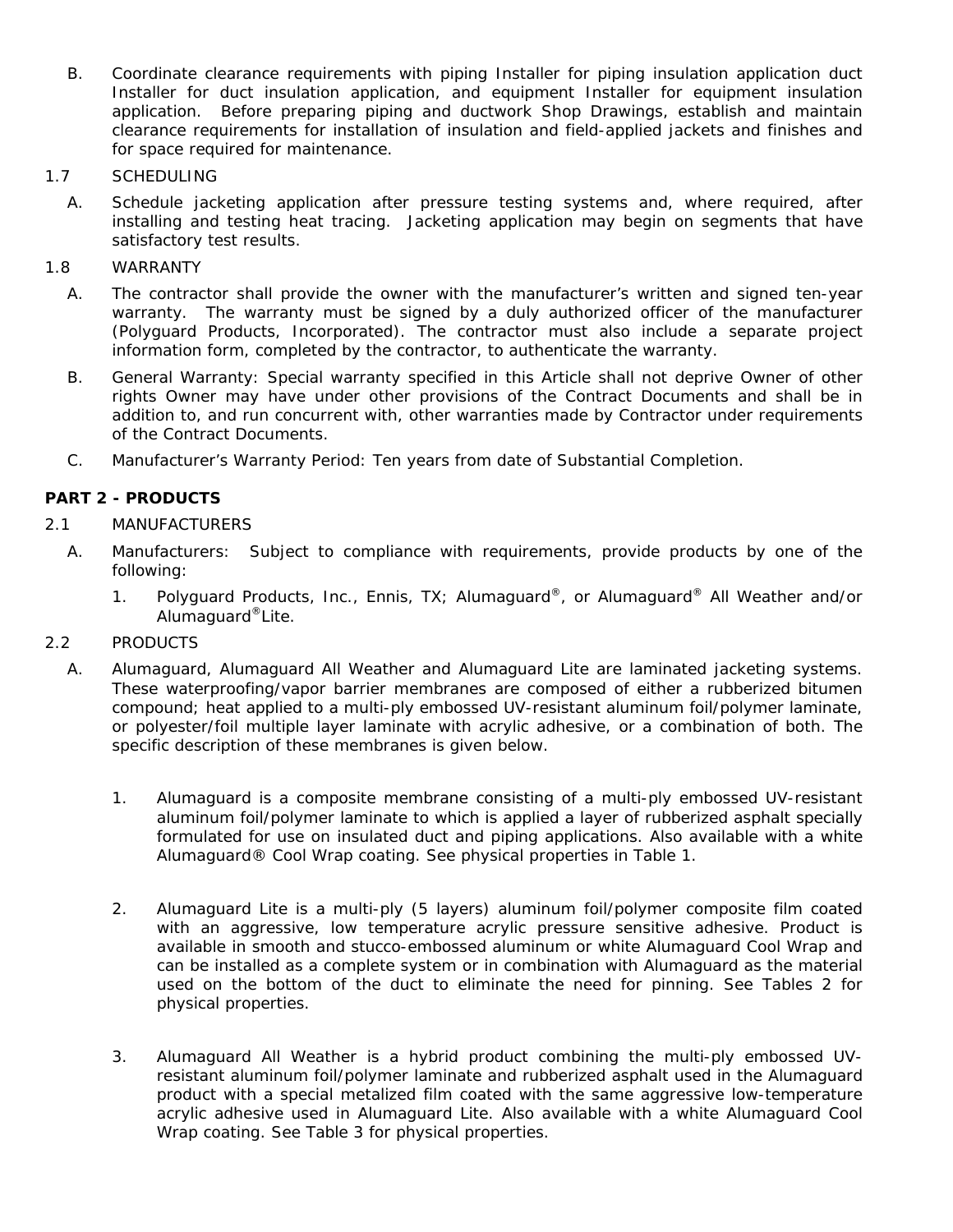- 4. All three Alumaguard membranes are available with a special bright white Alumaguard Cool Wrap™ coating. The Alumaguard Cool Wrap coating has high reflectivity and solar emittance and meets California Title 24, Cool Roof Rating Council and Energy Star requirements for cool roofs.
- B. The jacketing system is installed over outdoor insulation on exterior ductwork, refrigeration piping, chilled water piping, tanks, vessels, and equipment.
	- C. The membranes are 'peel and stick', some are self-healing if punctured, UV stable, and will expand and contract with the mechanical system. All Alumaguard products are supplied in rolls for ease of application. All products are laminated to a disposable release sheet and require only a "peel 'n stick" application procedure.
	- D. Choice of Alumaguard<sup>®</sup> product will be made by the engineer: Alumaguard, Alumaguard All-Weather or Alumaguard Lite. Installation on all products is similar in nature but vary slightly depending on the adhesive system. Alumaguard is installed in combination with Alumaguard Lite (AG Lite on the bottom of the duct). Alumaguard All-Weather and Alumaguard Lite can be installed on the entire duct. These products have excellent emissivity and sound attenuation properties.
	- E. The products do not promote mold growth.

| Alumaguard® Technical Properties and Testing          |                          |                          |  |
|-------------------------------------------------------|--------------------------|--------------------------|--|
| <b>Membrane Property</b>                              | <b>Test Method</b>       | <b>Results</b>           |  |
| <b>Product Thickness</b>                              | Micrometer               | 55-60 mils               |  |
| Product Weight                                        | Scale                    | $0.3$ lbs/sf             |  |
| Water Vapor Transmission (grains/hr-ft <sup>2</sup> ) | <b>ASTM E96-00</b>       | 0.00                     |  |
| Permeance (US Perms)                                  | <b>ASTM E96-00</b>       | 0.00                     |  |
| Peel Adhesion (to primed steel)                       | <b>ASTM D1000</b>        | $>12$ lbs/in             |  |
| Elongation at Break                                   | <b>ASTM D882</b>         | 182%                     |  |
| Low Temperature Pliability                            | ASTM D146                | No Cracks@-15°F          |  |
| Tensile Strength (Film only) (MD)                     | ASTM D882                | 43 lbs/in                |  |
| (XD)                                                  |                          | 51 lbs/in                |  |
| Puncture Resistance (Film Only)                       | ASTM D774                | <b>150 PSI</b>           |  |
| Mold Resistance                                       | <b>ASTM C1338</b>        | Pass                     |  |
| Upper Temperature Limit                               | LAB                      | $160^{\circ}$ F          |  |
| Emissivity                                            | <b>ASTM C1371</b>        | .030                     |  |
| Alumaguard® Cool Wrap Properties and Test             | <b>Solar Reflectance</b> | <b>Thermal Emittance</b> |  |
| <b>Results</b>                                        |                          |                          |  |
| Cool Roof Rating Council(CRRC) Initial                | 0.86                     | 0.82                     |  |
| Cool Roof Rating Council(CRRC) 3 Year                 | Pending                  | Pending                  |  |
| Energy Star 3 Year                                    | 0.84                     | 0.78                     |  |
| California Title 24                                   | Exceeds 0.75             | Exceeds 0.75             |  |

#### **Table 1- Alumaguard Physical Properties**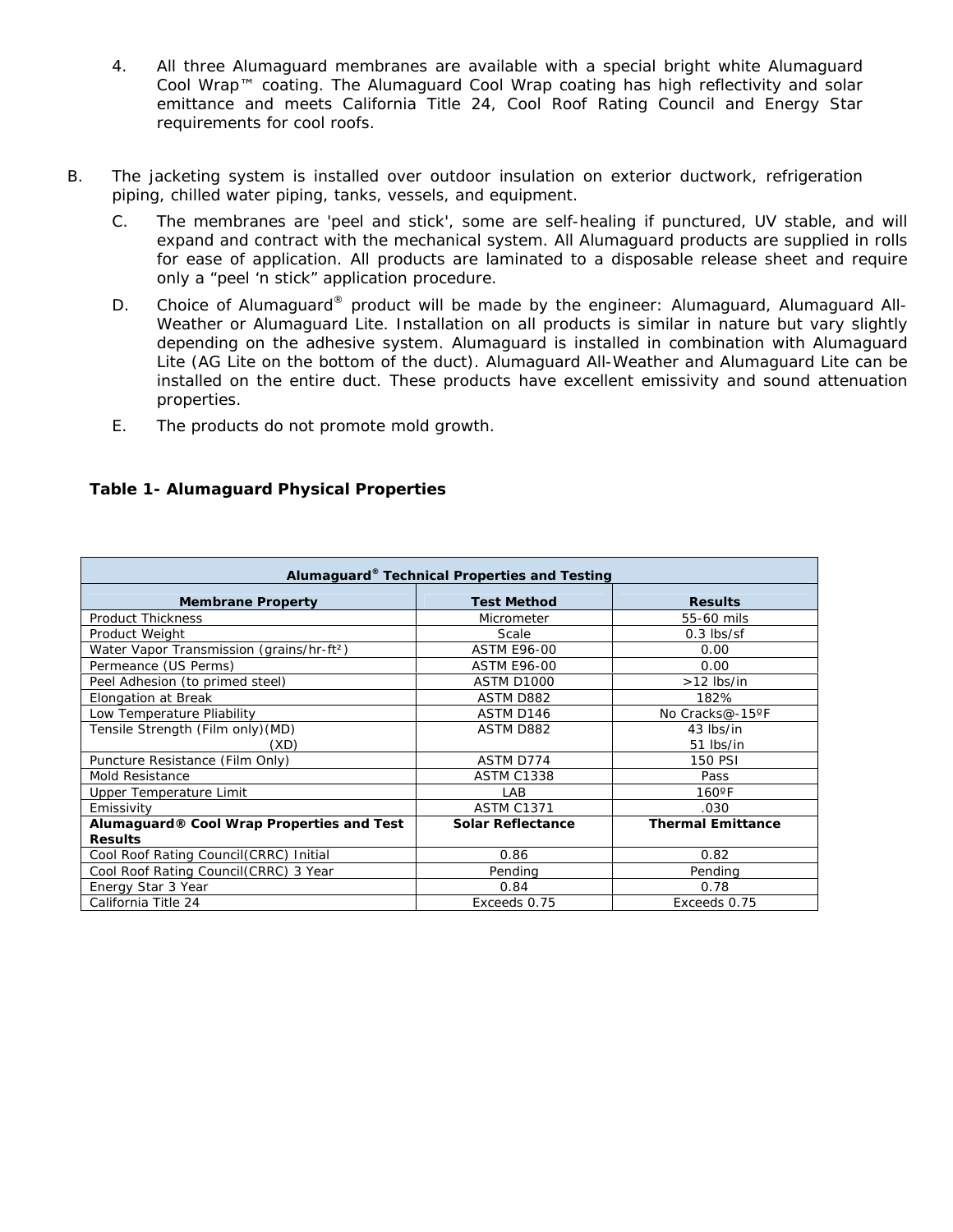| <b>Membrane Property</b>                              | <b>Test Method</b>       | <b>Results</b>           |
|-------------------------------------------------------|--------------------------|--------------------------|
| Total Product Thickness (w/o liner)                   | Micrometer               | 7 mils(Silver)           |
|                                                       |                          | 7 mils (Cool Duct)       |
|                                                       |                          | 5 mils(White)            |
| Water Vapor Transmission (grains/hr-ft <sup>2</sup> ) | <b>ASTM E96-00</b>       | .00.                     |
| Permeance (US Perms)                                  | <b>ASTM E96-00</b>       | .00                      |
| Peel Adhesion (to primed steel)                       | <b>PSTC-101</b>          | 62.4oz/in                |
| <b>Breaking Strength</b>                              | <b>PSTC-131</b>          | 80.9 lbs/in width        |
| Tensile Strength (Film only)                          | ASTM D882 (Method B)     | 5000 PSI                 |
| Puncture Resistance                                   | <b>ASTM D-1000</b>       | 48.7 Lbs                 |
| Mold and Mildew Resistance                            | <b>ASTM C-1338</b>       | Pass                     |
| Upper Temperature Limit                               | LAB                      | $150^{\circ}$ F          |
| Peel Adhesion (overlap bond) after 24 hrs,            | <b>ASTM D1000</b>        | 5.5                      |
| Lbs/1"                                                |                          |                          |
| Peel Adhesion (overlap bond)@-15°F,                   | <b>ASTM D1000</b>        | 1.24                     |
| Lbs/in                                                |                          |                          |
| Tear Strength-die C, Lbs/in                           | <b>ASTM D1000</b>        | 900                      |
| Flame/Smoke                                           | ASTM E-84                | Meets 25/50              |
| Emissivity                                            | <b>ASTM C1371</b>        | .030                     |
| Alumaguard® Cool Wrap™ Properties                     | <b>Solar Reflectance</b> | <b>Thermal Emittance</b> |
| <b>&amp;Test Results</b>                              |                          |                          |
| Cool Roof Rating Council(CRRC) Initial                | 0.86                     | 0.82                     |
| Cool Roof Rating Council(CRRC)3 Year                  | Pending                  | Pending                  |
| Energy Star 3 Year                                    | 0.84                     | 0.78                     |
| California Title 24                                   | Exceeds 0.75             | Exceeds 0.75             |

# **Table 3- Alumaguard All-Weather Physical Properties**

| Alumaguard® All-Weather Technical Properties and Testing |                          |                          |  |
|----------------------------------------------------------|--------------------------|--------------------------|--|
| <b>Membrane Property</b>                                 | <b>Test Method</b>       | <b>Results</b>           |  |
| Product Thickness (w/o liner)                            | Micrometer               | 35-38 mils               |  |
| Product Weight                                           | Scale                    | $0.2$ lbs/sf             |  |
| Water Vapor Transmission (grains/hr-ft <sup>2</sup> )    | <b>ASTM E96-00</b>       | .00                      |  |
| Permeance (US Perms)                                     | <b>ASTM E96-00</b>       | .00                      |  |
| Peel Adhesion (to primed steel)                          | <b>ASTM D1000</b>        | $>16$ lbs/in             |  |
| Elongation at Break                                      | <b>PSTC 131</b>          | 164%                     |  |
| Tensile Strength                                         | <b>PSTC 131</b>          | 50 lb/in                 |  |
| Puncture Resistance (Film Only)                          | ASTM D774                | <b>150 PSI</b>           |  |
| Mold Resistance                                          | <b>ASTM C1338</b>        | Pass                     |  |
| Upper Temperature Limit                                  | LAB                      | $150^{\circ}$ F          |  |
| Emissivity                                               | <b>ASTM C1371</b>        | .030                     |  |
| Alumaquard® Cool Wrap™ Properties                        | <b>Solar Reflectance</b> | <b>Thermal Emittance</b> |  |
| and Test Results                                         |                          |                          |  |
| Cool Roof Rating Council(CRRC) Initial                   | 0.86                     | 0.82                     |  |
| Cool Roof Rating Council(CRRC) 3 Year                    | Pending                  | Pending                  |  |
| Energy Star 3 Year                                       | 0.84                     | 0.78                     |  |
| California Title 24                                      | Exceeds 0.75             | Exceeds 0.75             |  |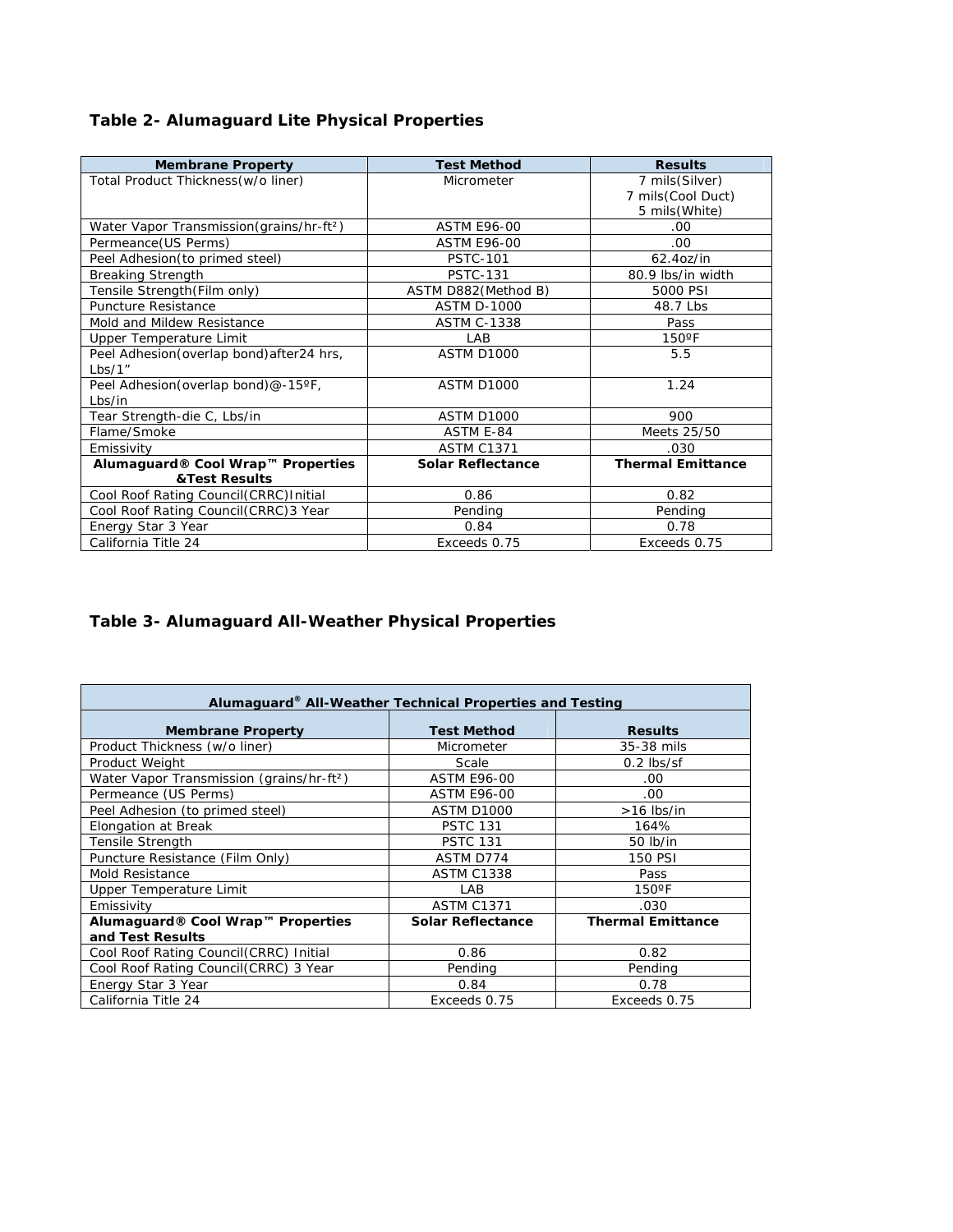## **PART 3 - EXECUTION**

## 3.1 EXAMINATION

- A. Examine substrates and conditions for compliance with requirements for installation and other conditions affecting performance of insulation application.
	- 1. Verify that systems and equipment to be insulated have been tested and are free of defects.
	- 2. Verify that surfaces to be insulated are clean and dry.
	- 3. Proceed with installation only after unsatisfactory conditions have been corrected.

## 3.2 GENERAL INSTALLATION

A. The contractor shall verify and obtain the latest installation instructions from the manufacturer prior to any work being done. This specification is not an installation instruction document. Before installing or specifying Alumaguard, obtain a full set of installation instructions from Polyguard Products (1-214-515-5000) for instructions. The manufacturer also has them available on the website at:

http://www.polyguardproducts.com/products/Mechanical/datasheets/index.htm

## 3.3 ALUMAGUARD INSTALLATION *NOTES*

- A. Ducts must be sealed in accordance with SMACNA HVAC Duct Construction Standards Metal and Flexible - Second Edition (1995) Seal Class A (or latest version of SMACNA) prior to insulation of Alumaguard. Leaking ducts can cause Alumaguard to balloon as it totally seals the insulation system.
- B. All Alumaguard products will be installed on ductwork insulation which is pitched to shed water and prevent water ponding on top of the duct.
- C. Fiberglass, Urethane, Styrofoam, Cellular Glass or Phenolic Foam Insulation must have a factory applied facing. The manufacturer recommends extruded polystyrene insulation with foil facing on all sides for the best adhesion results. Contractor is responsible for testing adhesion to any substrate; there are products that have manufacturing release agents (Densglas gold) which will not allow adhesion.
- D. Substrate surface must be clean, dry, and free of oil films.
- E. On ductwork to be weather protected by Alumaguard, Alumaguard Lite is recommended for use on the bottom of the duct in lieu of pinning.
- F. On ductwork to be weather protected by either Alumaguard All-Weather or Alumaguard Lite, no pinning of either membrane is required on the underside of the duct.
- G. Hot and cold air ducts should be installed in the following manner to maintain proper vapor barrier and physical integrity; the board insulation should be mechanically installed on properly sealed duct according to the engineer's specification using insulation fasteners (mini-cup weld pins or perf. based pins and washers). The washers should be covered with a 4" square piece of smooth foil tape prior to jacketing the ductwork to prevent the puncture of the outer membrane by the fasteners. Insulation on the top of the ductwork should be installed in such a manner as to allow for 'water shed' from the top of the duct to prevent water from 'ponding'.
- H. Polyguard recommends Alumaguard be installed according to one of the following procedures:
	- 1. Contractors have the following options for installing Alumaguard products, they vary by Alumaguard selected product and duct size:
		- a. One Piece Installation
		- b. Two Piece Installation
		- c. Three Piece Installation
		- d. Four Piece Installation
- I. When installing Alumaguard in temperatures below 50° F, Polyguard's Alumaguard All Weather or Alumaguard Lite must be used.